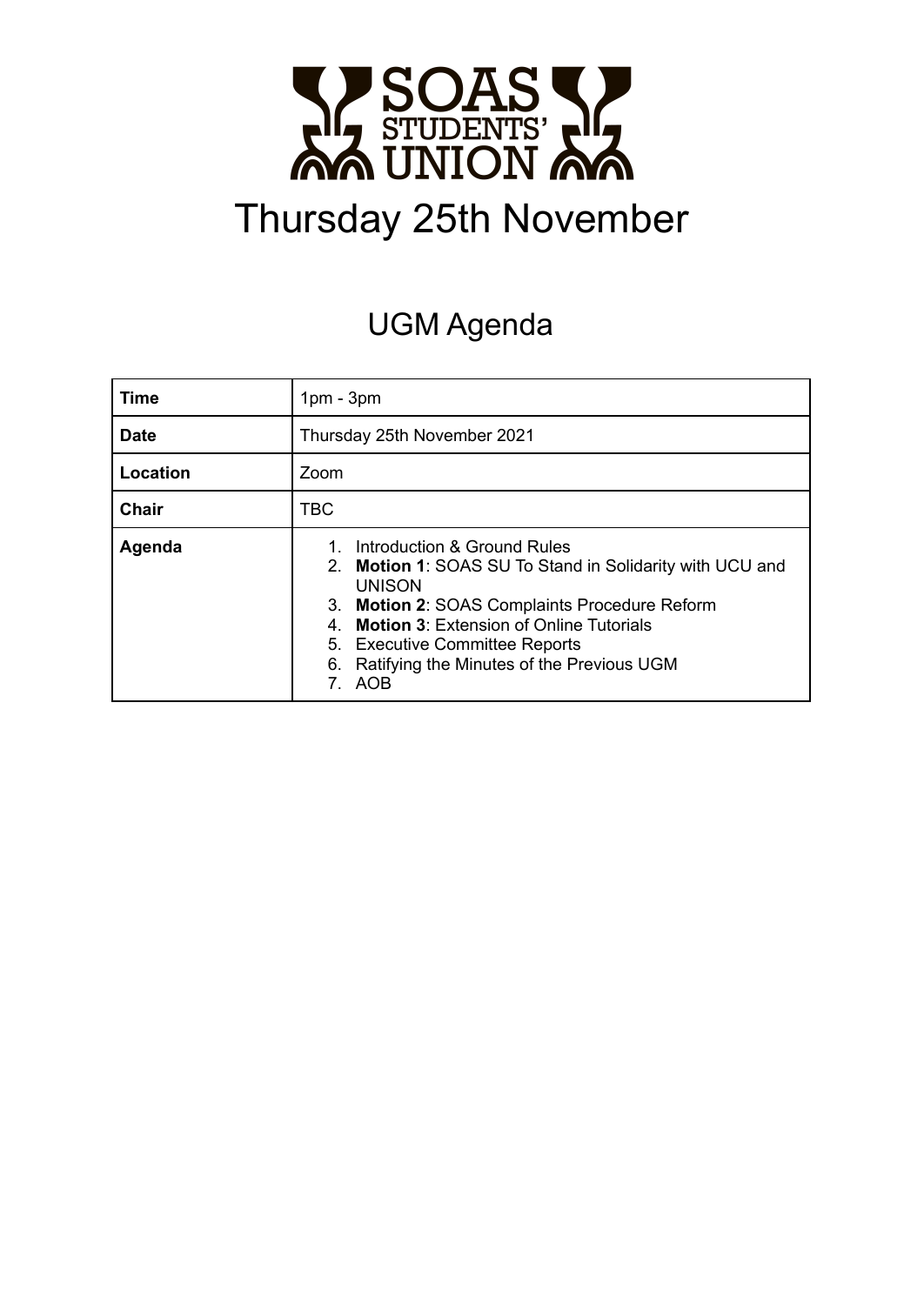

# UGM Motions

### Motion 1

| <b>Title</b>                                                                                                                                                                                                                                                                                                                                        | SOAS SU To Stand in Solidarity with UCU<br>and UNISON |  |  |  |
|-----------------------------------------------------------------------------------------------------------------------------------------------------------------------------------------------------------------------------------------------------------------------------------------------------------------------------------------------------|-------------------------------------------------------|--|--|--|
| <b>Proposer</b>                                                                                                                                                                                                                                                                                                                                     | <b>Maxine Mallon</b>                                  |  |  |  |
| <b>This Union Notes</b>                                                                                                                                                                                                                                                                                                                             |                                                       |  |  |  |
| 1.1 That the Universities and Colleges Union (UCU) passed a mandate for strike action in<br>58 universities, which means they are legally allowed to go on strike any time between<br>December 2020 and April 2021;                                                                                                                                 |                                                       |  |  |  |
| 1.2 That UNISON has a live ballot from 2020 over a pay dispute with SOAS and will<br>coordinate action with UCU;                                                                                                                                                                                                                                    |                                                       |  |  |  |
| 1.3 That UCU take three days of strike action this term, on December 1st-3rd inclusive<br>and action short of a strike (ASOS) from December 1st to run throughout the 6 month<br>legal mandate, which expires on 3 May 2022 which will begin with working to contract,<br>with potential for escalation into further strike action in the new year; |                                                       |  |  |  |
| 1.4 That employer body Universities UK (UUK) voted to push ahead with its proposals to<br>cut thousands of pounds from the retirement benefits of university staff, rather than<br>implementing UCU's proposals would have delivered higher benefits in return for lower<br>contributions than those put forward by employers;                      |                                                       |  |  |  |
| 1.5 That the changes proposed by Universities UK (UUK) to the Universities<br>Superannuation Scheme (USS) pension scheme would result in significant cuts to<br>members' retirement income, with a typical member losing up to 35% of their pension;                                                                                                |                                                       |  |  |  |
| 1.6 That UCU's national Four Fights (Pay, Workload, Racial and Gender Pay Gaps and<br>Casualisation) are symptoms of a privatised and marketised higher education system that<br>exploits staff and students and puts profit above students and staff;                                                                                              |                                                       |  |  |  |
| 1.7 That UCU and UNISON has consistently supported student campaigns and actions;                                                                                                                                                                                                                                                                   |                                                       |  |  |  |
| 1.8 That UCU and UNISON represents university staff nationwide as well as at SOAS;                                                                                                                                                                                                                                                                  |                                                       |  |  |  |
| 1.9 That many UCU members who are in the early stages of their career are also<br>members of the Students' Union, and have been at the forefront of the anti-casualisation<br>campaign at SOAS, Fractionals For Fair Play.                                                                                                                          |                                                       |  |  |  |
| <b>This Union Believes</b>                                                                                                                                                                                                                                                                                                                          |                                                       |  |  |  |
| <b>2.1</b> That industrial action is the way in which workers can have collective power over their<br>conditions and that we recognise workers rights to take that action;                                                                                                                                                                          |                                                       |  |  |  |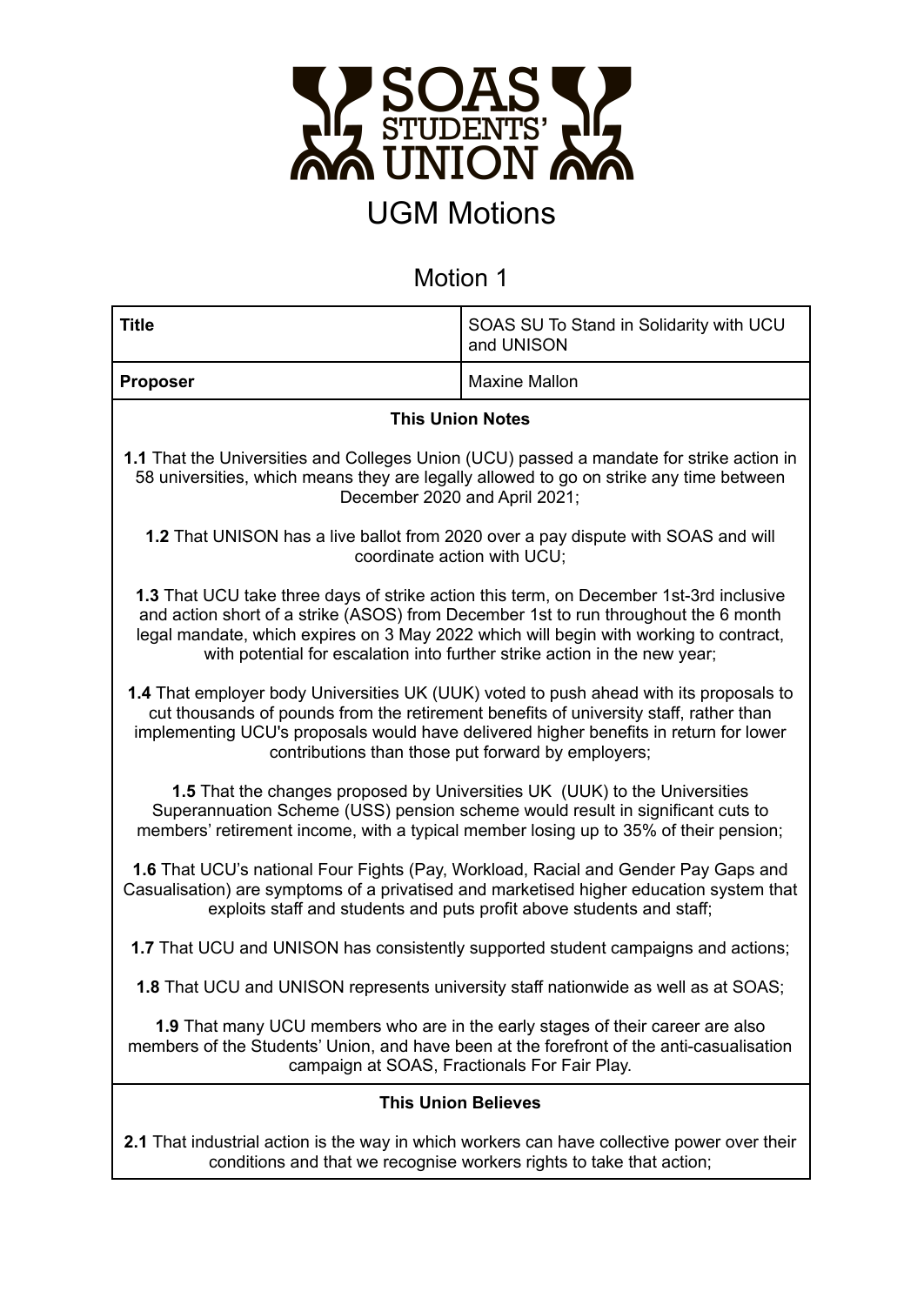

**2.2** That a defined benefit pension fund is one of the last remaining forms of job security for early career academics and those who have worked on fixed-term, casual, or part-time contracts for most of their careers;

**2.3** That the uncertainty and precarity proposed by Universities UK are counterproductive in creating a Higher Education system which has University staff respected and treated with dignity and respect;

**2.4** That supporting striking university workers is an important campaign in the fight against the increasing privatisation and marketisation of higher education;

**2.5** That although industrial action is likely to affect students in the short-term, supporting UCU and UNISON ballot is a way of supporting students' learning conditions in the long-term;

**2.6** That cross-union solidarity is more effective than isolated demands;

**2.7** That winning this battle over pensions will give confidence to young academics, students and society more widely that we can shape our futures if we come together and take action against privatisation and commercialisation of our education and of the welfare state.

#### **This Union Resolves**

**3.1** To give full and public support to UCU and UNISON on any industrial action that follows the ballot result;

**3.2** To request that the SOAS Director and Chief Operating Officer lobby UUK to roll back proposals which undermine the entire pension system and demand that UUK re-enter negotiations with UCU, and to lobby UCEA to re-engage with UCU's demands for a meaningful pay settlement, as well as national commitments to address pay inequality, casualisation and workloads;

**3.3** To keep students informed about the negotiations and how students can take action to influence these negotiations to a fair resolution for UCU members;

**3.4** To request that any pay deductions of striking workers be allocated to a student hardship fund;

**3.5** To continue to support students during the strikes and provide welfare and advice for those who need it;

**3.6** To respect the picket line by closing down the Students' Union commercial venues and offices on official UCU strike days and to encourage students to join staff picket lines;

**3.7** To develop, in coordination with SOAS UCU, UNISON and others, any other forms of solidarity action that students can take, including providing student support at the picket line;

**3.8** To gain assurances from SOAS Senior Management Team that no student will be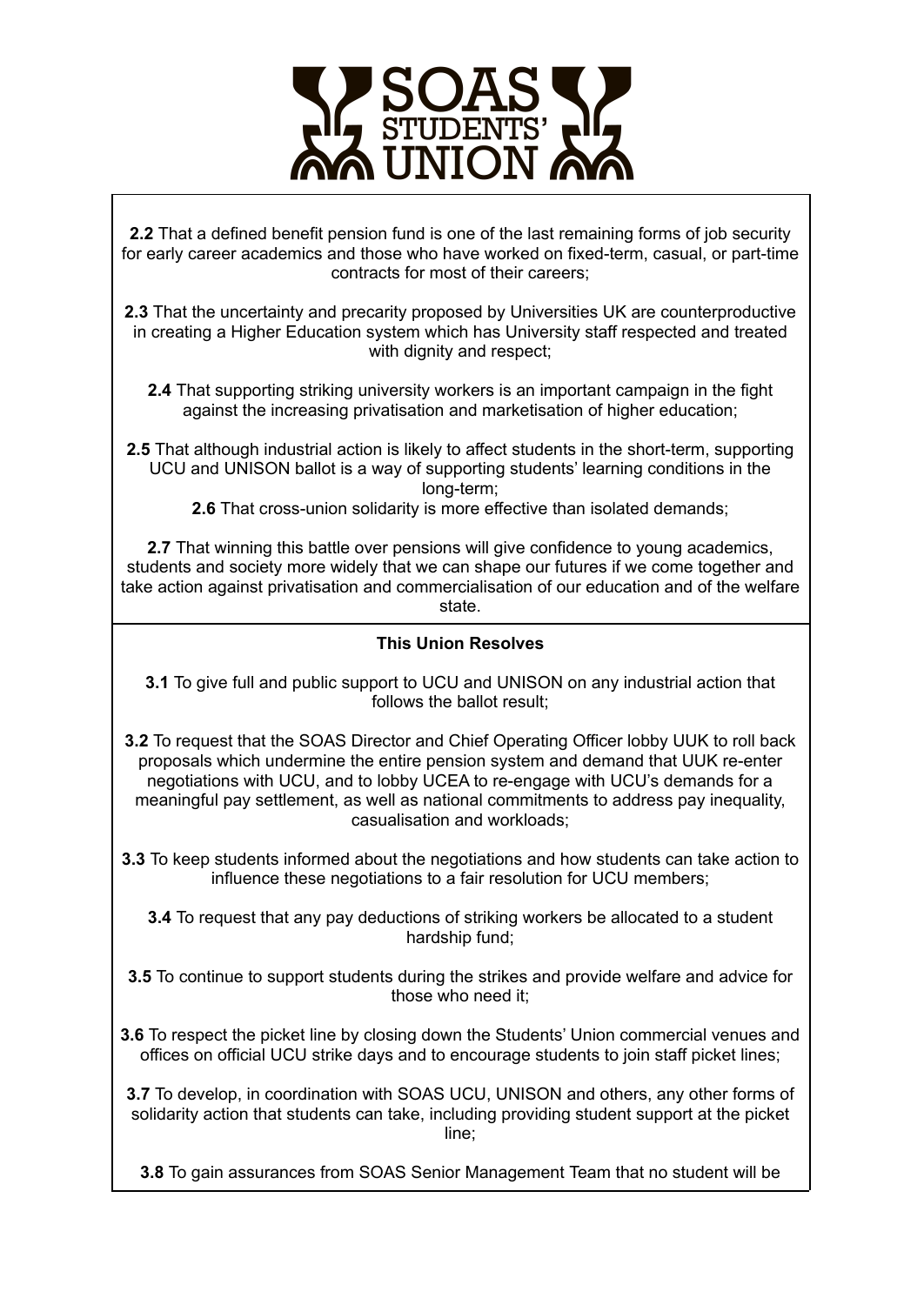

adversely impacted by the strike when it comes to graduation and continuation in their s t u die s.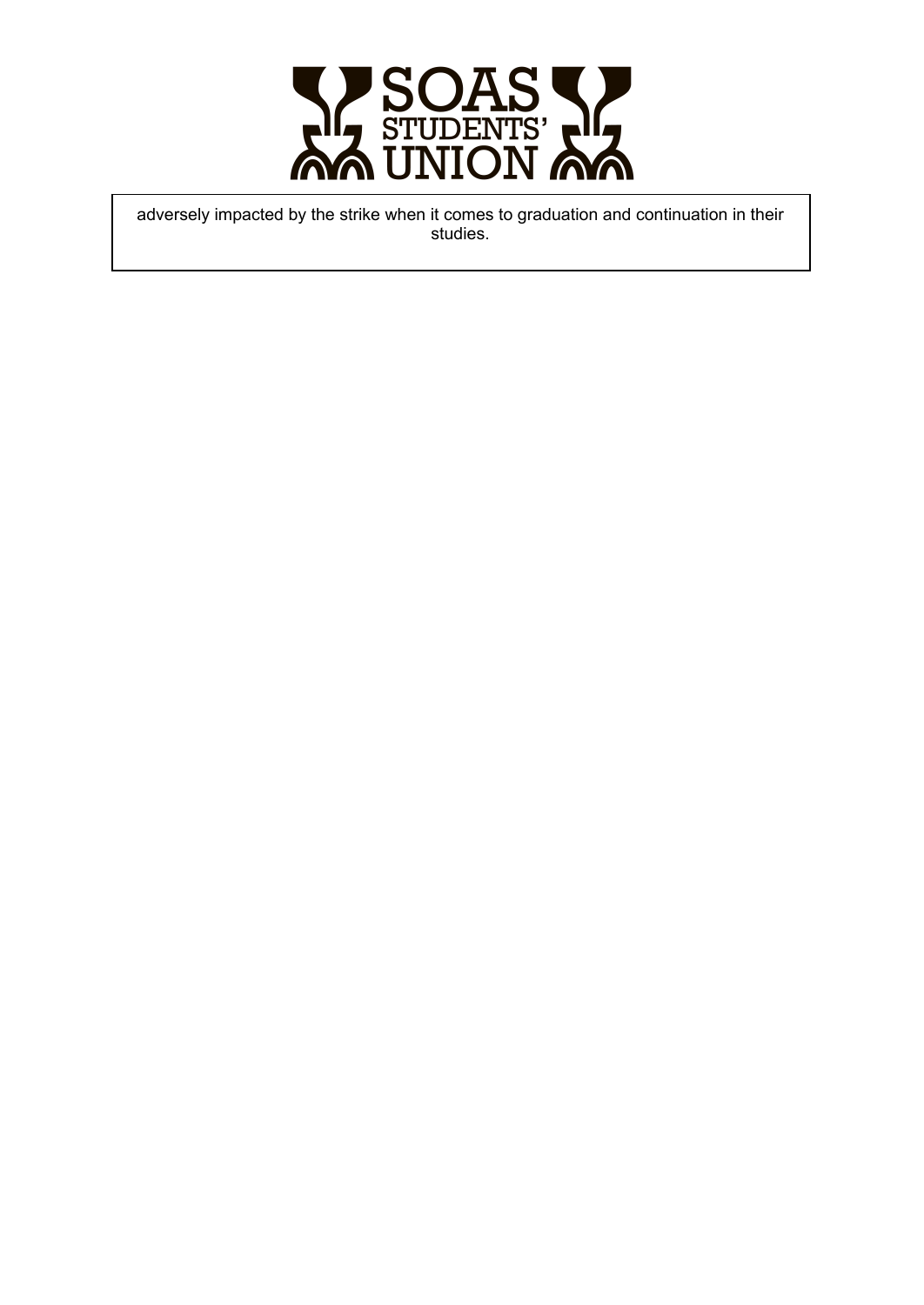

### Motion 2

| <b>Title</b>                                                                                                                                                                                                                                                                                                                                                                                                                                                                                                                                        | <b>SOAS Complaints Procedure Reform</b> |  |  |
|-----------------------------------------------------------------------------------------------------------------------------------------------------------------------------------------------------------------------------------------------------------------------------------------------------------------------------------------------------------------------------------------------------------------------------------------------------------------------------------------------------------------------------------------------------|-----------------------------------------|--|--|
| <b>Proposer</b>                                                                                                                                                                                                                                                                                                                                                                                                                                                                                                                                     | Mudaser Ali                             |  |  |
| <b>This Union Notes</b>                                                                                                                                                                                                                                                                                                                                                                                                                                                                                                                             |                                         |  |  |
| 1.1 Bullying and harassment of any kind will not be tolerated at SOAS, as stated in item<br>1.1 of the school's Dignity and Respect Policy.                                                                                                                                                                                                                                                                                                                                                                                                         |                                         |  |  |
| <b>1.1.1</b> Bullying is defined as offensive, intimidating, malicious or insulting behaviour, which<br>may include an abuse or misuse of power, through means that threaten, undermine,<br>intimidate, humiliate, denigrate, take advantage of or injure the recipient.                                                                                                                                                                                                                                                                            |                                         |  |  |
| <b>1.1.2</b> Harassment is defined as unwanted conduct that has the purpose or effect of<br>violating a person's dignity; and/or creating an intimidating, hostile, degrading, humiliating<br>or offensive environment which relates to one of their protected characteristics: age,<br>disability, gender reassignment, marriage and civil partnership, pregnancy and maternity,<br>race, religion and belief, sex, sexual orientation. Harassment is both a criminal offence<br>and a civil action under the Protection from Harassment Act 1997. |                                         |  |  |
| 1.2 SOAS aims to proactively work towards the elimination of bullying, harassment and<br>victimisation, by building an inclusive culture, raising awareness and ensuring transparent<br>effective mechanisms by which complaints can be addressed, as stated in section 2 of the<br>SOAS Dignity and Respect Policy.                                                                                                                                                                                                                                |                                         |  |  |
| 1.3 A student has faced significant financial hardship from the delays in the complaints<br>process relating to their specific complaint.                                                                                                                                                                                                                                                                                                                                                                                                           |                                         |  |  |
| <b>This Union Believes</b>                                                                                                                                                                                                                                                                                                                                                                                                                                                                                                                          |                                         |  |  |
| 2.1 SOAS has failed in its aim to work towards ensuring transparent effective mechanisms<br>by which complaints can be addressed.                                                                                                                                                                                                                                                                                                                                                                                                                   |                                         |  |  |
| 2.2 Members of SOAS staff are aware of the lack of accountability procedures associated<br>with the complaints procedure and use this as a means of continuing to behave<br>inappropriately towards students.                                                                                                                                                                                                                                                                                                                                       |                                         |  |  |
| 2.3 SOAS' mediation process as part of the complaints procedure is inadequate and has<br>failed.                                                                                                                                                                                                                                                                                                                                                                                                                                                    |                                         |  |  |
| 2.4 At least two senior SOAS academics have been involved in overseeing a student's<br>complaint, have failed to follow through in their duty of care for this student, and in doing<br>so have led this student to incur costs throughout the complaints process.                                                                                                                                                                                                                                                                                  |                                         |  |  |
| <b>2.5</b> SOAS has not committed to decisions made around compensation, which pushed a<br>student into homelessness.                                                                                                                                                                                                                                                                                                                                                                                                                               |                                         |  |  |
| 2.6 At least one student has been neglected by the complaints procedure.                                                                                                                                                                                                                                                                                                                                                                                                                                                                            |                                         |  |  |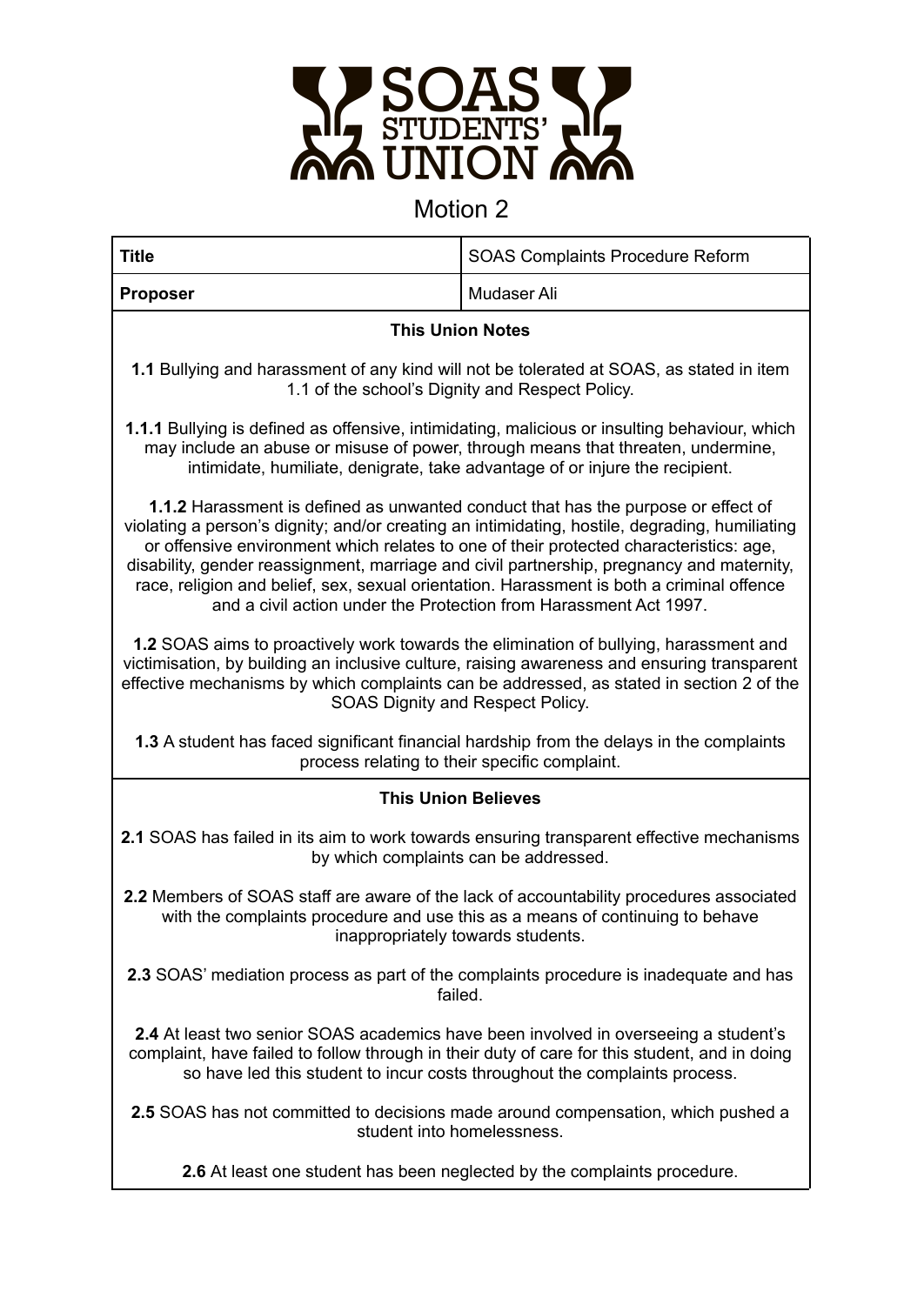

**2.7** Inappropriate disclosures were made during an investigation into a student's complaint, leading to an inadequate outcome.

**2.8** A student has reported not receiving adequate academic support by members of staff, despite being entitled to additional support.

**2.9** A student has reported being faced with a long term threat from a staff member that would hinder their ability to pursue their education.

**2.10** A student has reported that one of the members of staff that harassed them misused their position as a staff member to encourage other students to follow in harassing them.

**2.11** A student has reported collusion amongst members of staff in harassing them through the use of racist, Islamophobic and antisemitic remarks in classes, following their initial complaint.

**2.12** A student has been victimised for submitting a complaint.

#### **This Union Resolves**

**3.1** To demand that SOAS reviews the existing complaints procedure and implements a stringent accountability process to ensure that all processes associated with complaints are completed within a defined timescale.

**3.1.1** This requires SOAS to states a deadline to define when the complaints procedure for individual cases must have been complete.

- **3.1.2** This process must guarantee students financial compensation should the complaint not be resolved in the defined time limit. This requires SOAS to create a progressive compensation system, such that the value of compensation students are entitled to increases as the number of days past the set deadline for resolving the complaint increases.
- **3.1.3** This timescale must be communicated in an agreement made with students, that is governed by English law and subject to the jurisdiction of the courts of England and Wales.

**3.2** To demand that SOAS commits to appointing external reviewers for student complaints within 20 working days, where it has been deemed necessary for an external reviewer to be involved in the process.

**3.3** To demand that where SOAS requires an external reviewer is required to resolve the complaint, that SOAS appoints an accredited, practicing barrister that must not be employed by SOAS.

**3.4** To demand that all external reviewers must communicate the findings of their investigation with all key stakeholders in intervals of 10 working days, until their investigation is concluded.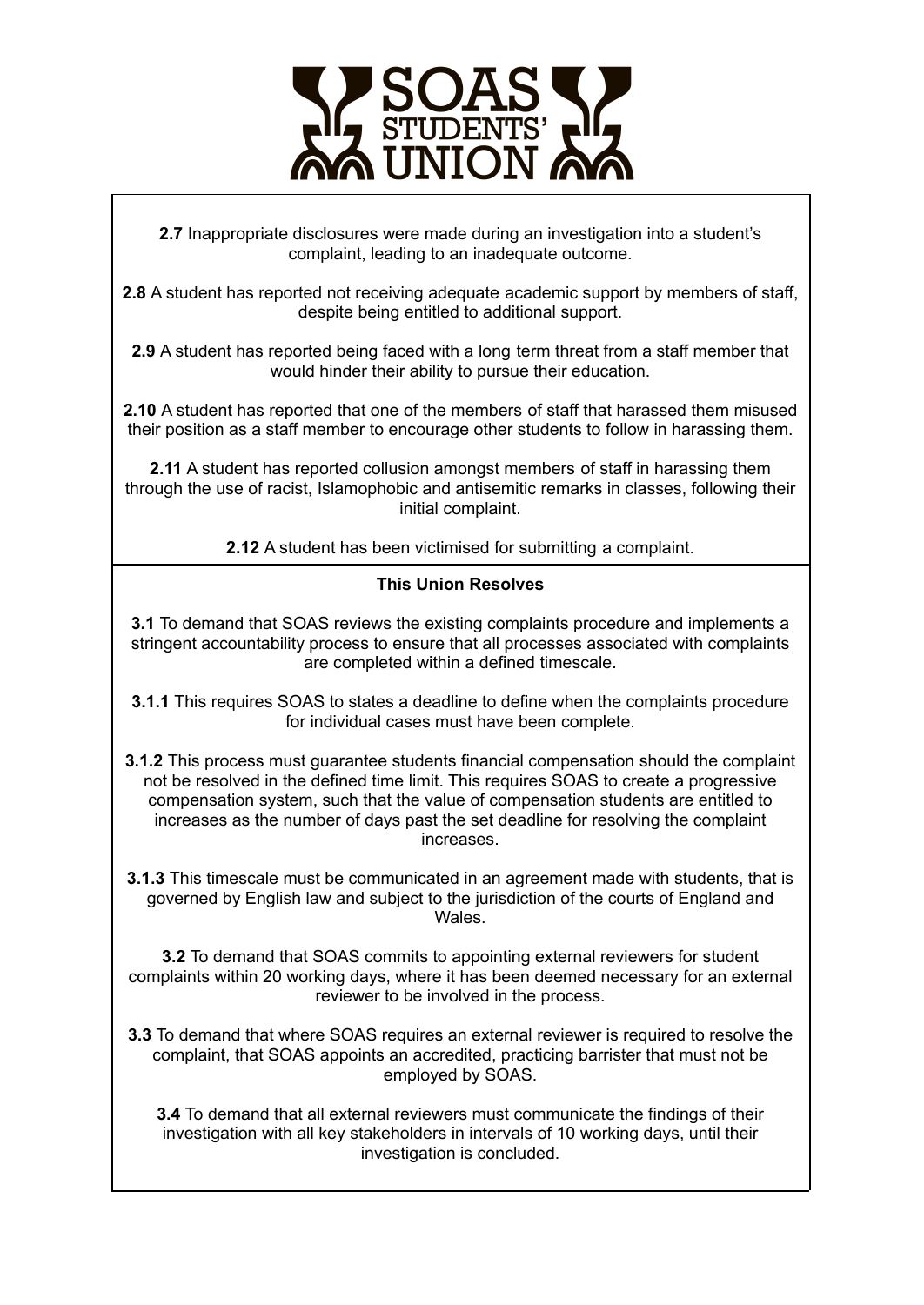

**3.4.1** Key stakeholders are defined as the student that raised the complaint, anyone that the student considers to be within their support network and/or representative of them, and members of staff that have been involved in the complaints procedure.

**3.5** To demand that all external reviewers must complete their reviews, providing reports of all contact made with staff, the student or any other stakeholders involved within 10 working days of the review start date.

**3.6** To demand that SOAS reconsiders verdicts provided on all complaints where the original resolution timescale was exceeded and/or students voice that the complaints resolution timescale was unreasonable.